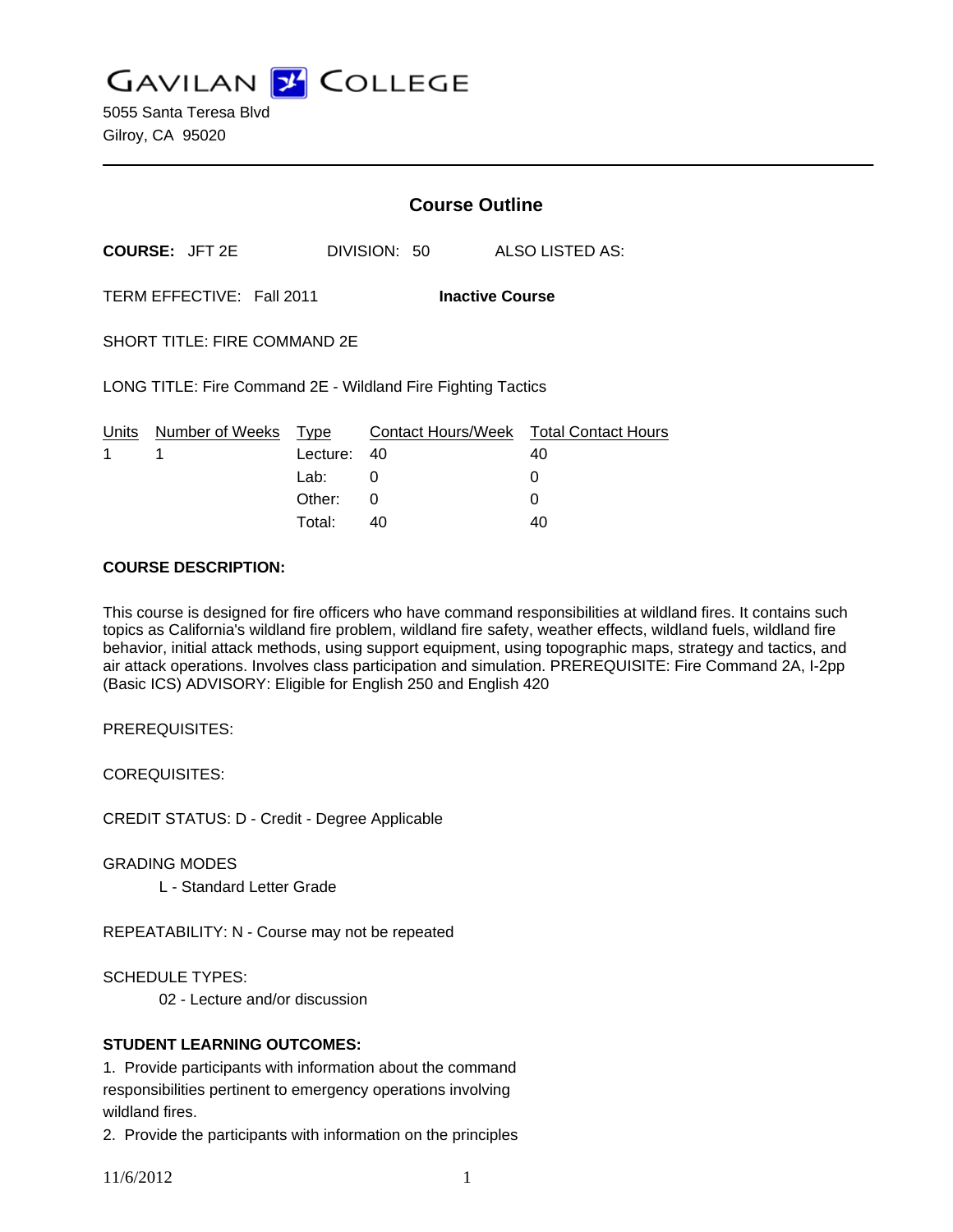and methods for planned suppression of wildland fires.

3. Provide the participant with information on the tactics and strategies common to wildland fires.

4. Provide the particpants with information on the resources especially designed for wildland fire control.

5. Provide the participants with information on the specific applications of the Incident Command System used in wildland fires and emergencies.

6. Provide the participants with tools and techniques relative to reading maps and assessing topography that can be utilized in their own agency to improve pre-emergency planning and resource deployment.

7. Provide the participants with opportunity to gain experience in a controlled environment through simulations.

8. Provide information that will prepare the participant to manage an incident in a wildland fire.

9. Student will be able to describe and demonstrate proper application of principles involving fire fighting tectics, command responsibilities, and the ability to assess topography to improve emergency pre-planning.

# **CONTENT, STUDENT PERFORMANCE OBJECTIVES, OUT-OF-CLASS ASSIGNMENTS**

Inactive Course: 09/26/2011

1 Week 40 Hrs. Description of content, "out-of-class assignments,

and student performance objectives, e.g. essays,

library research, problems, projects required

outside of class on a 2 to 1 basis for lecture units granted.

1. Historical Development of the Wildland Fire Problem.

- 2. Command Responsibilities
- 3. Pre-emergency Planning
- 4. Tactics and Strategy for Wildland Operations
- 5. Specialized Wildland Fire Fighting Resource
- **Capability**
- 6. Wildland Fire Behavior
- 7. Map Reading and Usage
- 8. Wildland Incident Command Systems
- 9. Fire Fighter Safety and Survival
- 10. Simulations
- 11. Review and Certification Exam

Lecture, discussion and demonstrations will serve as the medium of instruction. Audio-visual aids will be utilized as they facilitate meaningful instruction. Regular assignments will be made for out-ofclass study and research. Individual guidance will be provided as required.